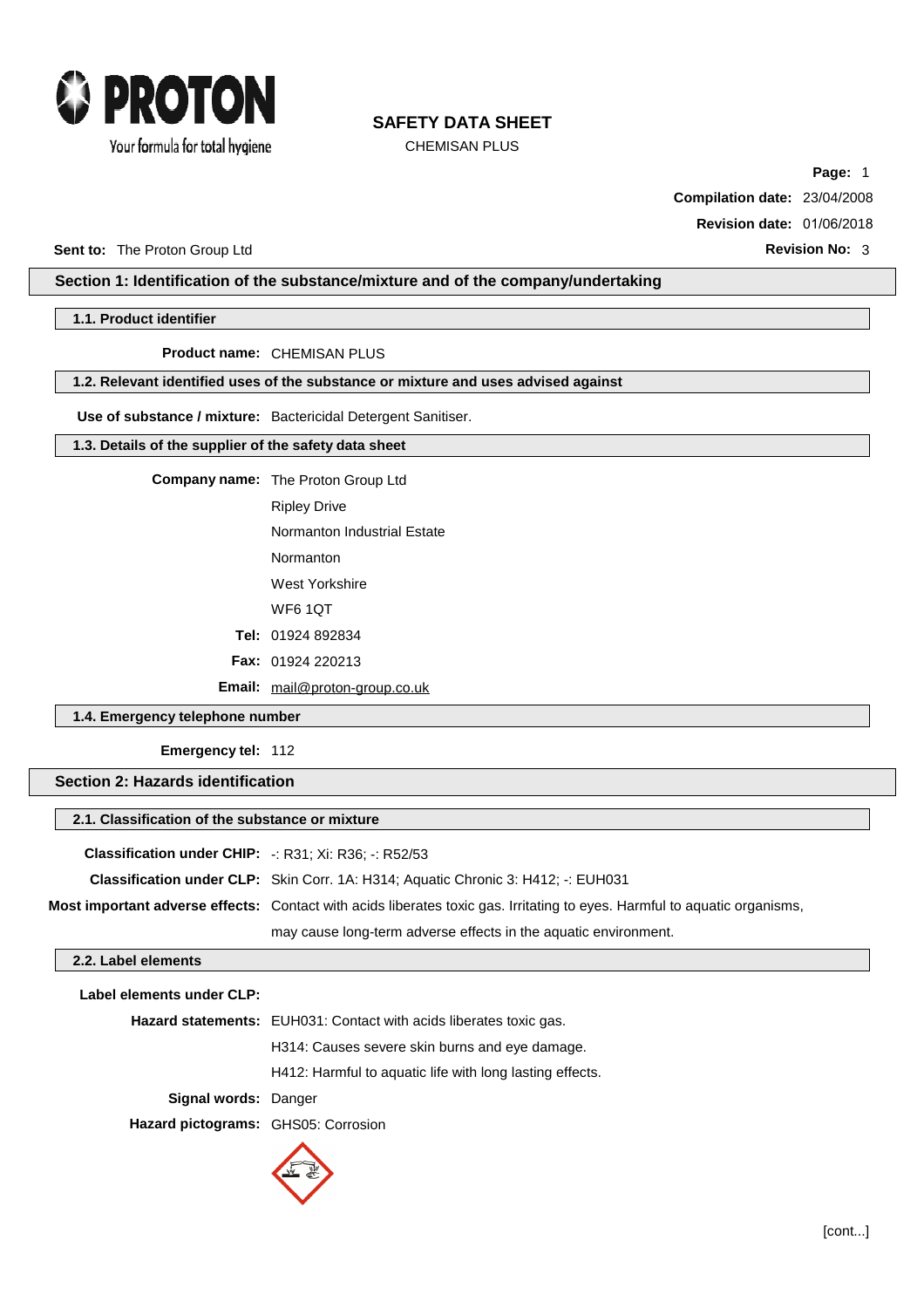### CHEMISAN PLUS

**Page:** 2

**Precautionary statements:** P260: Do not breathe dust/fumes/gas/mist/vapours/spray.

P264: Wash hands thoroughly after handling.

P273: Avoid release to the environment.

P280: Wear protective gloves.

P301+330+331: IF SWALLOWED: rinse mouth. Do NOT induce vomiting.

P303+361+353: IF ON SKIN (or hair): Remove immediately all contaminated clothing.

Rinse skin with water/shower.

P304+340: IF INHALED: Remove victim to fresh air and keep at rest in a position comfortable for breathing.

P305+351+338: IF IN EYES: Rinse cautiously with water for several minutes. Remove

contact lenses, if present and easy to do. Continue rinsing.

P310: Immediately call a POISON CENTER or doctor.

P363: Wash contaminated clothing before reuse.

P405: Store locked up.

P501: Dispose of contents/container to waste in accordance with local regulations.

**Label elements under CHIP:**

**Hazard symbols:** Irritant.



**Risk phrases:** R31: Contact with acids liberates toxic gas. R36: Irritating to eyes. R52/53: Harmful to aquatic organisms, may cause long-term adverse effects in the aquatic environment.

### **2.3. Other hazards**

**PBT:** This product is not identified as a PBT/vPvB substance.

### **Section 3: Composition/information on ingredients**

### **3.2. Mixtures**

#### **Hazardous ingredients:**

#### SODIUM CARBONATE (LIGHT) (A)

| <b>EINECS</b> | CAS | CHIP<br>Classification | Classification<br>$\sim$ $\sim$<br>◡∟ा | Percent          |
|---------------|-----|------------------------|----------------------------------------|------------------|
|               |     | R <sub>36</sub><br>Xi: | -                                      | $-30%$<br>$10-x$ |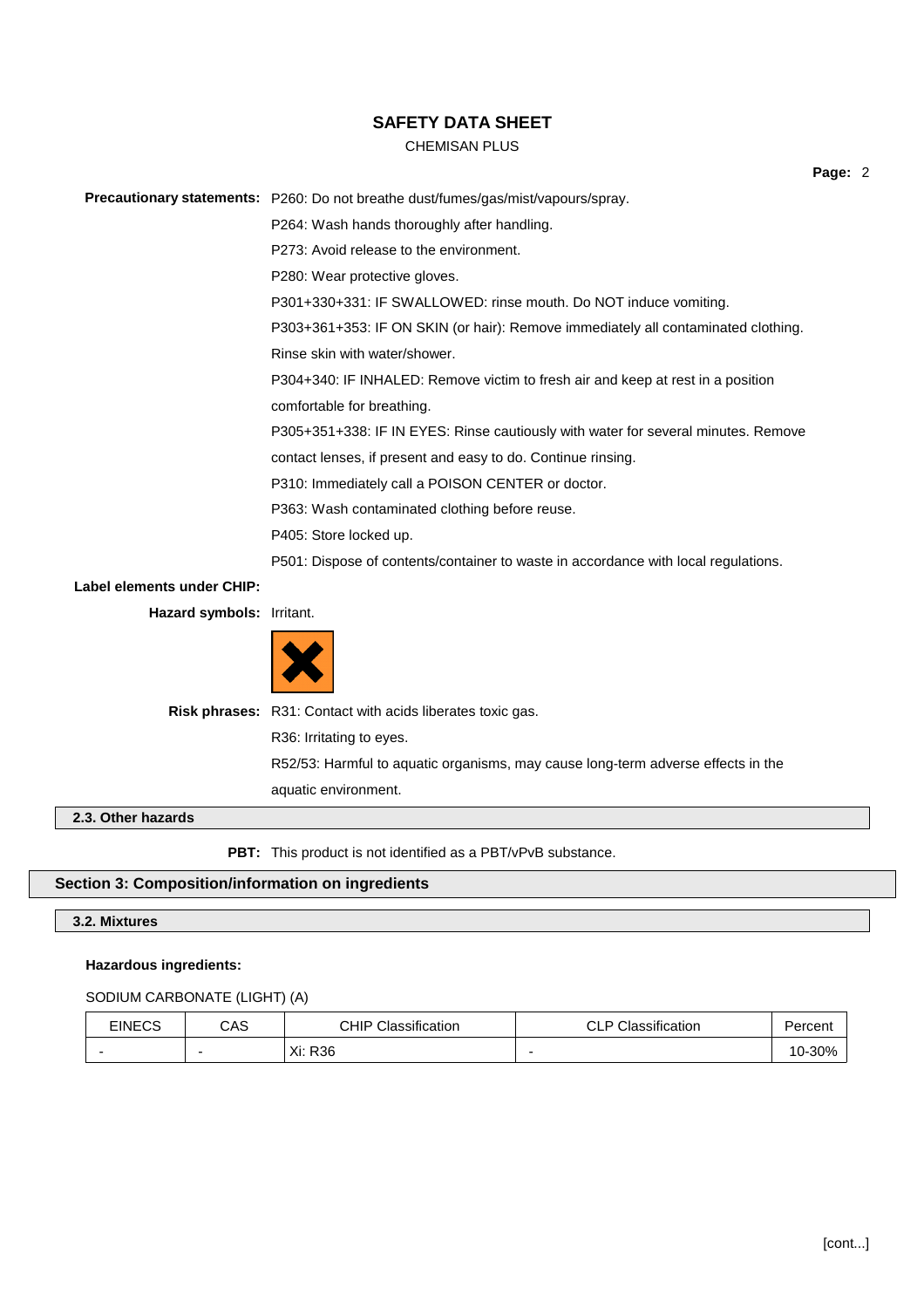# CHEMISAN PLUS

### **Page:** 3

TROCLOSENE SODIUM, DIHYDRATE

| 220-767-7 | 51580-86-0 | Xn: R22: -: R31: Xi: R36/37: N: | Acute Tox. 4: H302; Eye Irrit. 2: H319; | $1 - 10%$ |
|-----------|------------|---------------------------------|-----------------------------------------|-----------|
|           |            | R50/53                          | STOT SE 3: H335; Aquatic Chronic 1:     |           |
|           |            |                                 | H410; Aquatic Acute 1: H400; -:         |           |
|           |            |                                 | EUH031                                  |           |

CAFLON CF GW (A)

|  | Xi: R41<br>$\vee$ :<br>R38:<br>ΛI.<br>AI. | $0\%$ |
|--|-------------------------------------------|-------|
|  |                                           |       |

### **Section 4: First aid measures**

| 4.1. Description of first aid measures                                                                          |                                                                                                          |  |  |  |
|-----------------------------------------------------------------------------------------------------------------|----------------------------------------------------------------------------------------------------------|--|--|--|
|                                                                                                                 | <b>Skin contact:</b> Remove all contaminated clothes and footwear immediately unless stuck to skin. Wash |  |  |  |
| immediately with plenty of soap and water.                                                                      |                                                                                                          |  |  |  |
|                                                                                                                 | Eye contact: Bathe the eye with running water for 15 minutes. Consult a doctor.                          |  |  |  |
|                                                                                                                 | <b>Ingestion:</b> Wash out mouth with water. Consult a doctor.                                           |  |  |  |
|                                                                                                                 | <b>Inhalation:</b> Remove casualty from exposure ensuring one's own safety whilst doing so. Consult a    |  |  |  |
|                                                                                                                 | doctor.                                                                                                  |  |  |  |
|                                                                                                                 | 4.2. Most important symptoms and effects, both acute and delayed                                         |  |  |  |
|                                                                                                                 | Skin contact: There may be irritation and redness at the site of contact.                                |  |  |  |
| <b>Eye contact:</b> There may be irritation and redness. The eyes may water profusely.                          |                                                                                                          |  |  |  |
| Ingestion: There may be soreness and redness of the mouth and throat.                                           |                                                                                                          |  |  |  |
| <b>Inhalation:</b> There may be irritation of the throat with a feeling of tightness in the chest. Exposure may |                                                                                                          |  |  |  |
|                                                                                                                 | cause coughing or wheezing.                                                                              |  |  |  |
|                                                                                                                 | Delayed / immediate effects: Immediate effects can be expected after short-term exposure.                |  |  |  |
| 4.3. Indication of any immediate medical attention and special treatment needed                                 |                                                                                                          |  |  |  |
|                                                                                                                 | <b>Immediate / special treatment:</b> Eye bathing equipment should be available on the premises.         |  |  |  |
| <b>Section 5: Fire-fighting measures</b>                                                                        |                                                                                                          |  |  |  |
| 5.1. Extinguishing media                                                                                        |                                                                                                          |  |  |  |
|                                                                                                                 | <b>Extinguishing media:</b> Suitable extinguishing media for the surrounding fire should be used.        |  |  |  |

**5.2. Special hazards arising from the substance or mixture**

**Exposure hazards:** In combustion emits toxic fumes.

**5.3. Advice for fire-fighters**

**Advice for fire-fighters:** Wear self-contained breathing apparatus. Wear protective clothing to prevent contact

with skin and eyes.

## **Section 6: Accidental release measures**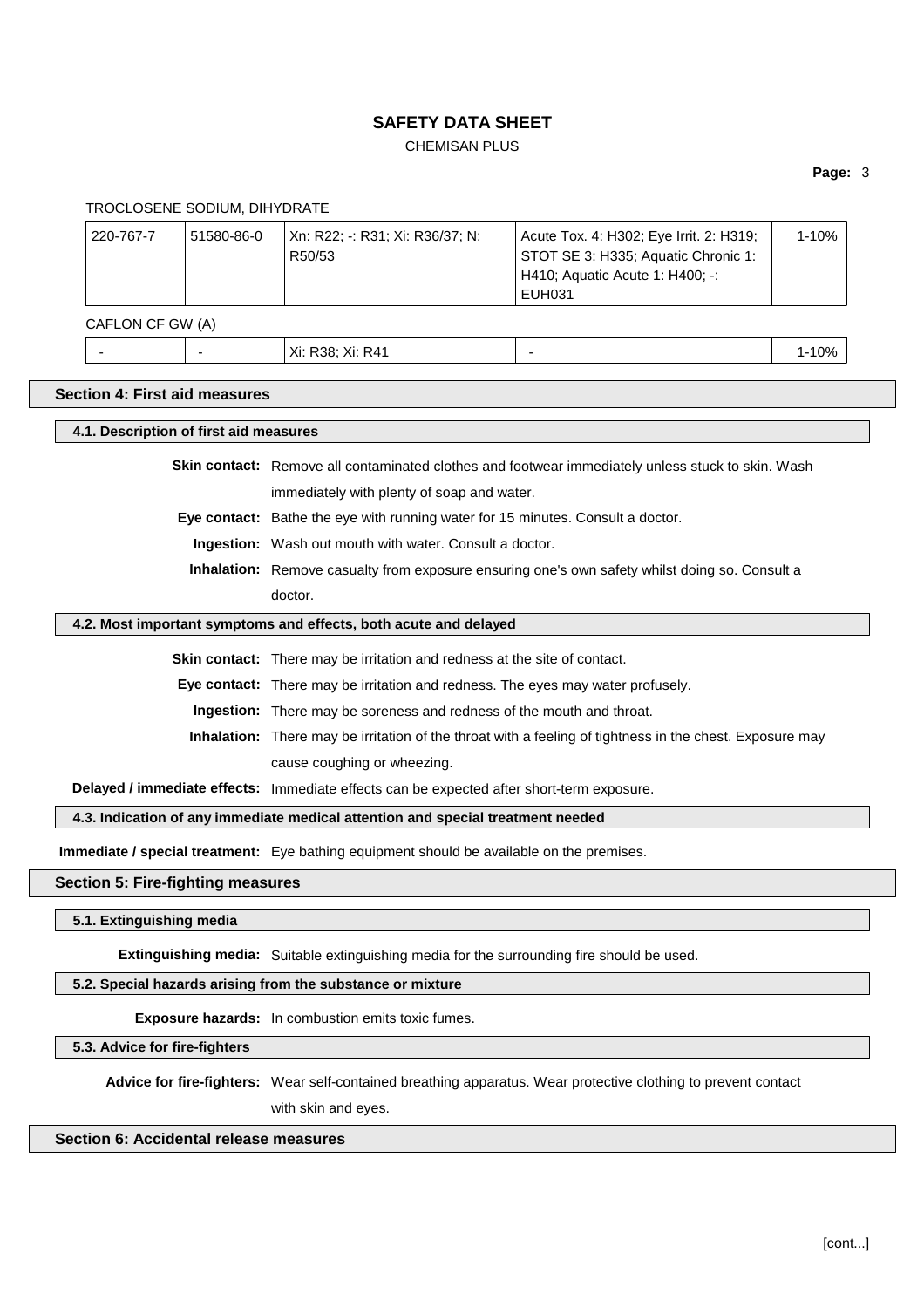## CHEMISAN PLUS

#### **6.1. Personal precautions, protective equipment and emergency procedures**

**Personal precautions:** Refer to section 8 of SDS for personal protection details. If outside do not approach from downwind. If outside keep bystanders upwind and away from danger point. Mark out the contaminated area with signs and prevent access to unauthorised personnel. Do not create dust.

**6.2. Environmental precautions**

**Environmental precautions:** Do not discharge into drains or rivers.

**6.3. Methods and material for containment and cleaning up**

**Clean-up procedures:** Transfer to a closable, labelled salvage container for disposal by an appropriate

method.

**6.4. Reference to other sections**

**Reference to other sections:** Refer to section 8 of SDS.

**Section 7: Handling and storage**

**7.1. Precautions for safe handling**

**Handling requirements:** Avoid direct contact with the substance. Ensure there is sufficient ventilation of the area.

Do not handle in a confined space. Avoid the formation or spread of dust in the air.

### **7.2. Conditions for safe storage, including any incompatibilities**

**Storage conditions:** Store in cool, well ventilated area. Keep container tightly closed. The floor of the storage room must be impermeable to prevent the escape of liquids.

**7.3. Specific end use(s)**

**Specific end use(s):** No data available.

**Section 8: Exposure controls/personal protection**

**8.1. Control parameters**

**Workplace exposure limits:** No data available.

**DNEL/PNEC Values**

**DNEL / PNEC** No data available.

| 8.2. Exposure controls |                                                                                                                        |  |  |  |
|------------------------|------------------------------------------------------------------------------------------------------------------------|--|--|--|
|                        | <b>Engineering measures:</b> Ensure there is sufficient ventilation of the area. The floor of the storage room must be |  |  |  |
|                        | impermeable to prevent the escape of liquids.                                                                          |  |  |  |
|                        | <b>Respiratory protection:</b> Self-contained breathing apparatus must be available in case of emergency. Respiratory  |  |  |  |
|                        | protective device with particle filter.                                                                                |  |  |  |
|                        | <b>Hand protection:</b> Protective gloves.                                                                             |  |  |  |
|                        | <b>Eye protection:</b> Safety glasses. Ensure eye bath is to hand.                                                     |  |  |  |
|                        | <b>Skin protection:</b> Protective clothing.                                                                           |  |  |  |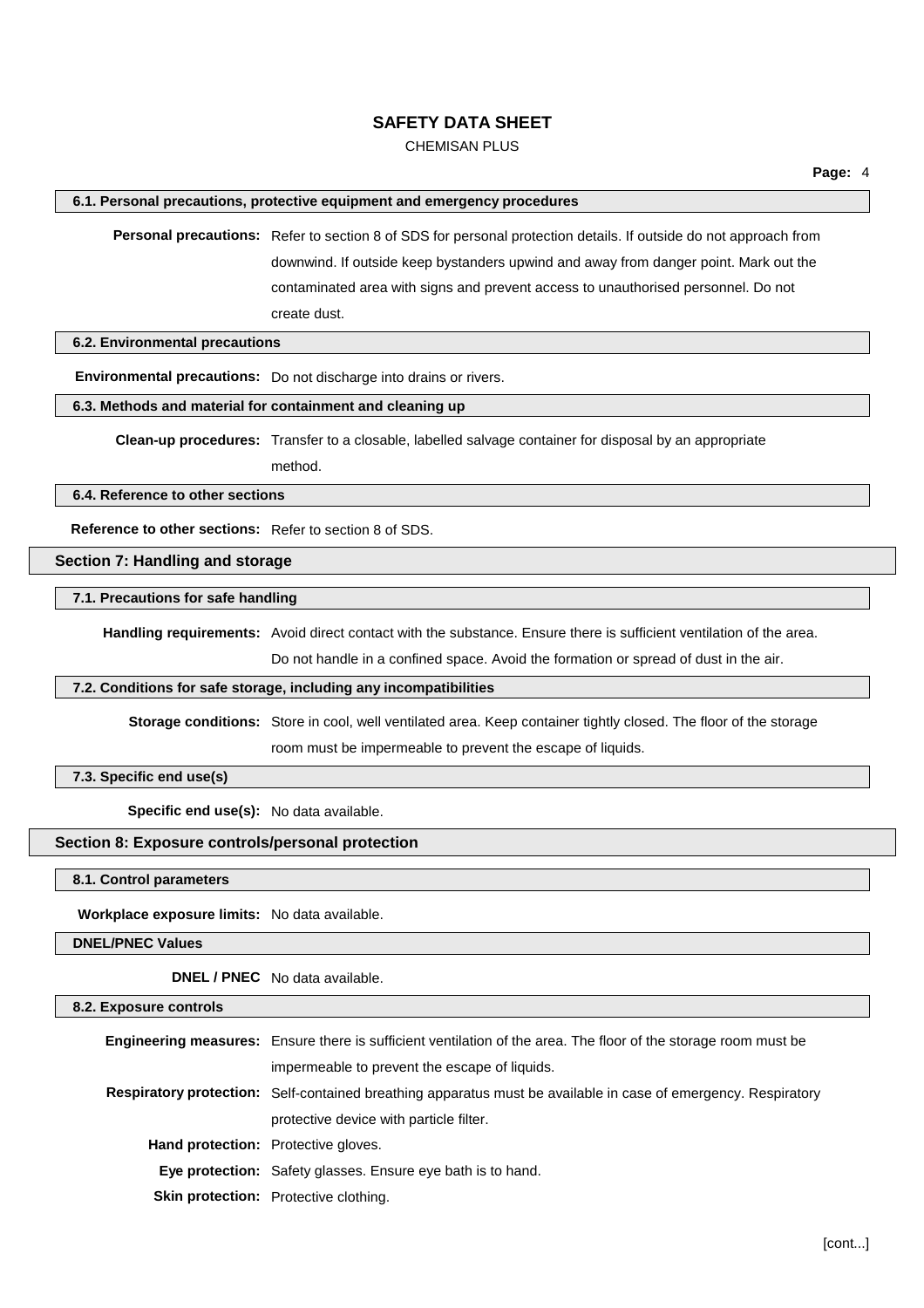## CHEMISAN PLUS

**Page:** 5

#### **Section 9: Physical and chemical properties**

### **9.1. Information on basic physical and chemical properties**

**State:** Powder

**Colour:** White

**Odour:** Characteristic odour

**Solubility in water:** Soluble

**pH:** @1% 10

#### **9.2. Other information**

**Other information:** No data available.

## **Section 10: Stability and reactivity**

**10.1. Reactivity**

**Reactivity:** Stable under recommended transport or storage conditions.

#### **10.2. Chemical stability**

**Chemical stability:** Stable under normal conditions.

## **10.3. Possibility of hazardous reactions**

**Hazardous reactions:** Hazardous reactions will not occur under normal transport or storage conditions.

Decomposition may occur on exposure to conditions or materials listed below.

#### **10.4. Conditions to avoid**

**Conditions to avoid:** Heat.

**10.5. Incompatible materials**

**Materials to avoid:** Strong oxidising agents. Strong acids.

### **10.6. Hazardous decomposition products**

**Haz. decomp. products:** In combustion emits toxic fumes.

#### **Section 11: Toxicological information**

#### **11.1. Information on toxicological effects**

#### **Hazardous ingredients:**

#### **TROCLOSENE SODIUM, DIHYDRATE**

| <b>DERMAL</b> | <b>RBT</b> | LD50 | -5000 | mg/kg |
|---------------|------------|------|-------|-------|
| ORAL          | <b>RAT</b> | LD50 | 1500  | mg/kg |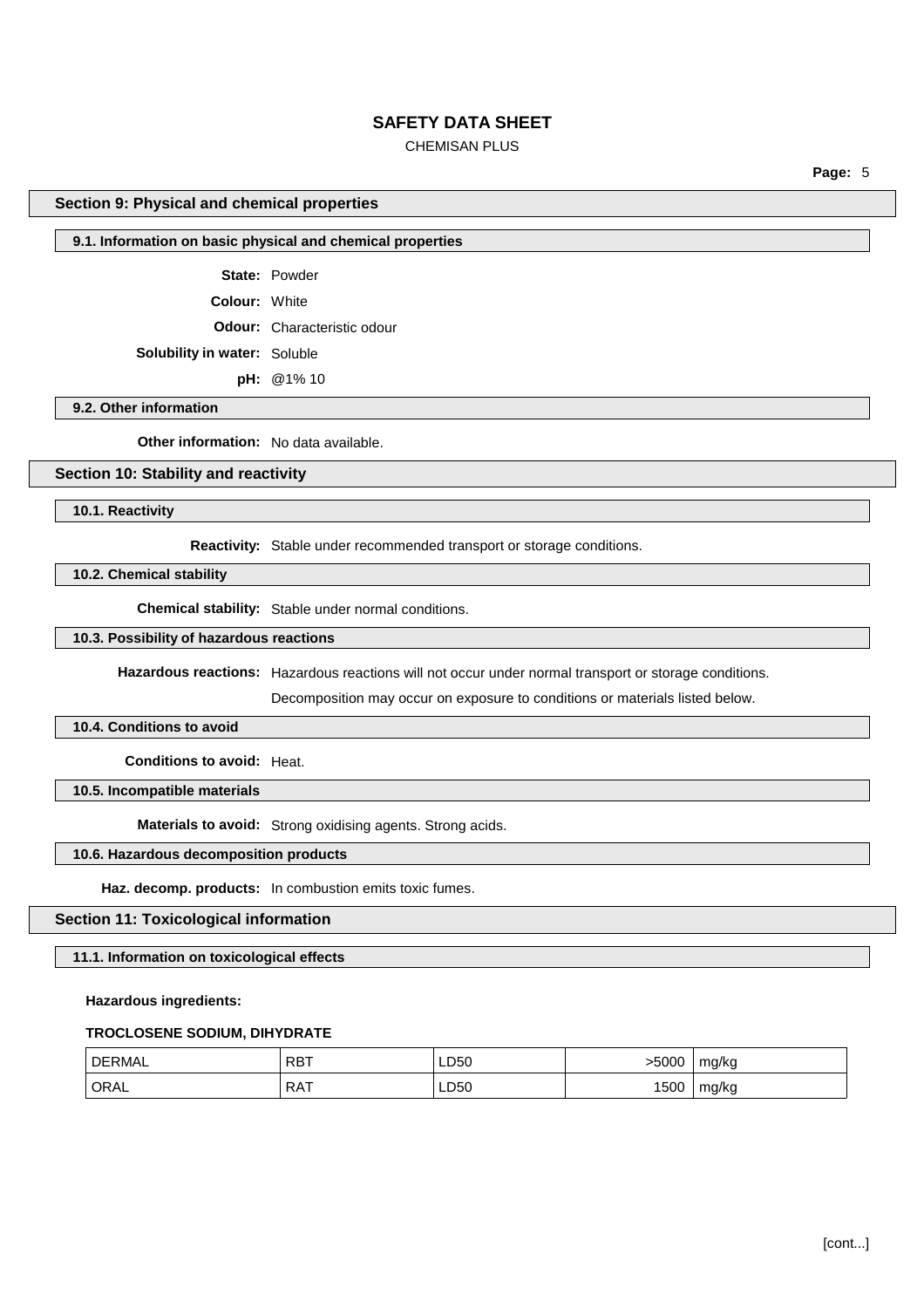## CHEMISAN PLUS

# **Page:** 6

| <b>Relevant effects for mixture:</b>                                                                     |                                          |                                                                                                          |          |                       |                                                                                     |      |  |
|----------------------------------------------------------------------------------------------------------|------------------------------------------|----------------------------------------------------------------------------------------------------------|----------|-----------------------|-------------------------------------------------------------------------------------|------|--|
| Effect                                                                                                   |                                          | Route                                                                                                    |          |                       | Basis                                                                               |      |  |
| Irritation                                                                                               |                                          | OPT                                                                                                      |          | Hazardous: calculated |                                                                                     |      |  |
| Symptoms / routes of exposure                                                                            |                                          |                                                                                                          |          |                       |                                                                                     |      |  |
|                                                                                                          |                                          |                                                                                                          |          |                       |                                                                                     |      |  |
|                                                                                                          |                                          | Skin contact: There may be irritation and redness at the site of contact.                                |          |                       |                                                                                     |      |  |
|                                                                                                          |                                          | Eye contact: There may be irritation and redness. The eyes may water profusely.                          |          |                       |                                                                                     |      |  |
|                                                                                                          |                                          | Ingestion: There may be soreness and redness of the mouth and throat.                                    |          |                       |                                                                                     |      |  |
|                                                                                                          |                                          | Inhalation: There may be irritation of the throat with a feeling of tightness in the chest. Exposure may |          |                       |                                                                                     |      |  |
|                                                                                                          |                                          | cause coughing or wheezing.                                                                              |          |                       |                                                                                     |      |  |
| Delayed / immediate effects: Immediate effects can be expected after short-term exposure.                |                                          |                                                                                                          |          |                       |                                                                                     |      |  |
| <b>Section 12: Ecological information</b>                                                                |                                          |                                                                                                          |          |                       |                                                                                     |      |  |
| 12.1. Toxicity                                                                                           |                                          |                                                                                                          |          |                       |                                                                                     |      |  |
|                                                                                                          |                                          |                                                                                                          |          |                       |                                                                                     |      |  |
| <b>Hazardous ingredients:</b>                                                                            |                                          |                                                                                                          |          |                       |                                                                                     |      |  |
| TROCLOSENE SODIUM, DIHYDRATE                                                                             |                                          |                                                                                                          |          |                       |                                                                                     |      |  |
| <b>FISH</b>                                                                                              |                                          |                                                                                                          | 96H LC50 |                       | $0.22 - 0.65$                                                                       | mg/l |  |
|                                                                                                          |                                          |                                                                                                          |          |                       |                                                                                     |      |  |
|                                                                                                          | 12.2. Persistence and degradability      |                                                                                                          |          |                       |                                                                                     |      |  |
| Persistence and degradability: Not biodegradable.                                                        |                                          |                                                                                                          |          |                       |                                                                                     |      |  |
| 12.3. Bioaccumulative potential                                                                          |                                          |                                                                                                          |          |                       |                                                                                     |      |  |
| Bioaccumulative potential: Bioaccumulation potential.                                                    |                                          |                                                                                                          |          |                       |                                                                                     |      |  |
| 12.4. Mobility in soil                                                                                   |                                          |                                                                                                          |          |                       |                                                                                     |      |  |
| 12.5. Results of PBT and vPvB assessment                                                                 |                                          |                                                                                                          |          |                       |                                                                                     |      |  |
| PBT identification: This product is not identified as a PBT/vPvB substance.                              |                                          |                                                                                                          |          |                       |                                                                                     |      |  |
| 12.6. Other adverse effects                                                                              |                                          |                                                                                                          |          |                       |                                                                                     |      |  |
|                                                                                                          |                                          |                                                                                                          |          |                       |                                                                                     |      |  |
| Other adverse effects: Toxic to aquatic organisms. Toxic to soil organisms.                              |                                          |                                                                                                          |          |                       |                                                                                     |      |  |
| <b>Section 13: Disposal considerations</b>                                                               |                                          |                                                                                                          |          |                       |                                                                                     |      |  |
| 13.1. Waste treatment methods                                                                            |                                          |                                                                                                          |          |                       |                                                                                     |      |  |
| Disposal operations: Transfer to a suitable container and arrange for collection by specialised disposal |                                          |                                                                                                          |          |                       |                                                                                     |      |  |
|                                                                                                          | company.                                 |                                                                                                          |          |                       |                                                                                     |      |  |
|                                                                                                          |                                          |                                                                                                          |          |                       | NB: The user's attention is drawn to the possible existence of regional or national |      |  |
|                                                                                                          | regulations regarding disposal.          |                                                                                                          |          |                       |                                                                                     |      |  |
|                                                                                                          | <b>Section 14: Transport information</b> |                                                                                                          |          |                       |                                                                                     |      |  |
|                                                                                                          |                                          |                                                                                                          |          |                       |                                                                                     |      |  |

**Transport class:** This product does not require a classification for transport.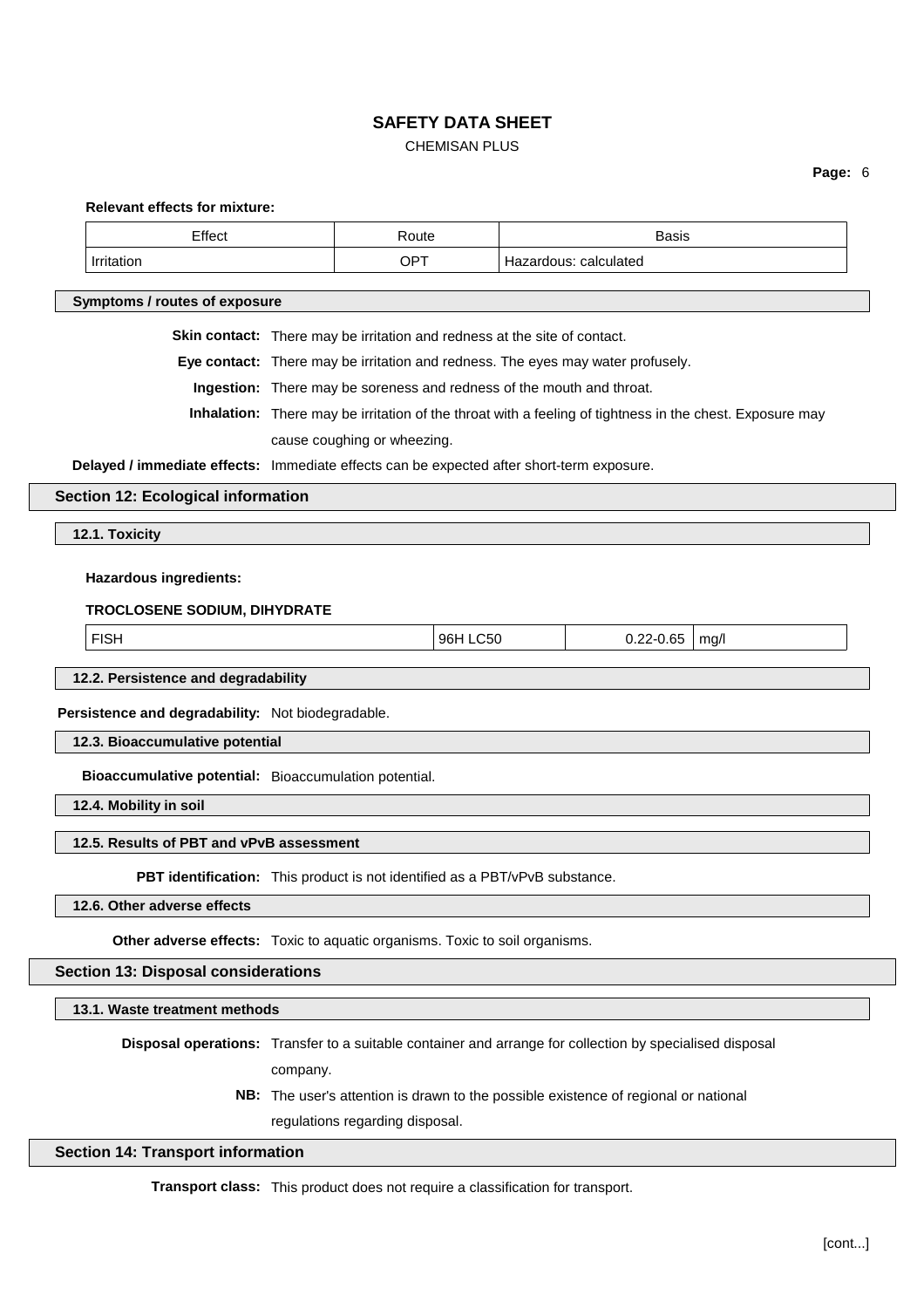## CHEMISAN PLUS

# **Section 15: Regulatory information**

# **15.1. Safety, health and environmental regulations/legislation specific for the substance or mixture**

## **15.2. Chemical Safety Assessment**

### **Section 16: Other information**

| <b>Other information</b> |                                                                                                        |
|--------------------------|--------------------------------------------------------------------------------------------------------|
|                          | Other information: This safety data sheet is prepared in accordance with Commission Regulation (EU) No |
|                          | 453/2010.                                                                                              |
|                          | * indicates text in the SDS which has changed since the last revision.                                 |
|                          | Phrases used in s.2 and s.3: EUH031: Contact with acids liberates toxic gas.                           |
|                          | H302: Harmful if swallowed.                                                                            |
|                          | H314: Causes severe skin burns and eye damage.                                                         |
|                          | H319: Causes serious eye irritation.                                                                   |
|                          | H335: May cause respiratory irritation.                                                                |
|                          | H410: Very toxic to aquatic life with long lasting effects.                                            |
|                          | H412: Harmful to aquatic life with long lasting effects.                                               |
|                          | R22: Harmful if swallowed.                                                                             |
|                          | R31: Contact with acids liberates toxic gas.                                                           |
|                          | R36/37: Irritating to eyes and respiratory system.                                                     |
|                          | R36: Irritating to eyes.                                                                               |
|                          | R38: Irritating to skin.                                                                               |
|                          | R41: Risk of serious damage to eyes.                                                                   |
|                          | R50/53: Very toxic to aquatic organisms, may cause long-term adverse effects in the                    |
|                          | aquatic environment.                                                                                   |
|                          | R52/53: Harmful to aquatic organisms, may cause long-term adverse effects in the                       |
|                          | aquatic environment.                                                                                   |
|                          | Legend to abbreviations: PNEC = predicted no effect level                                              |
|                          | $DNEL = derived no effect level$                                                                       |
|                          | $LD50$ = median lethal dose                                                                            |
|                          | $LC50$ = median lethal concentration                                                                   |
|                          | EC50 = median effective concentration                                                                  |
|                          | IC50 = median inhibitory concentration                                                                 |
|                          | $dw = dry$ weight                                                                                      |
|                          | $bw = body weight$                                                                                     |
|                          | $cc = closed cup$                                                                                      |
|                          | $oc = open cup$                                                                                        |
|                          | $MUS = mouse$                                                                                          |
|                          | $GPG =$ guinea pig                                                                                     |